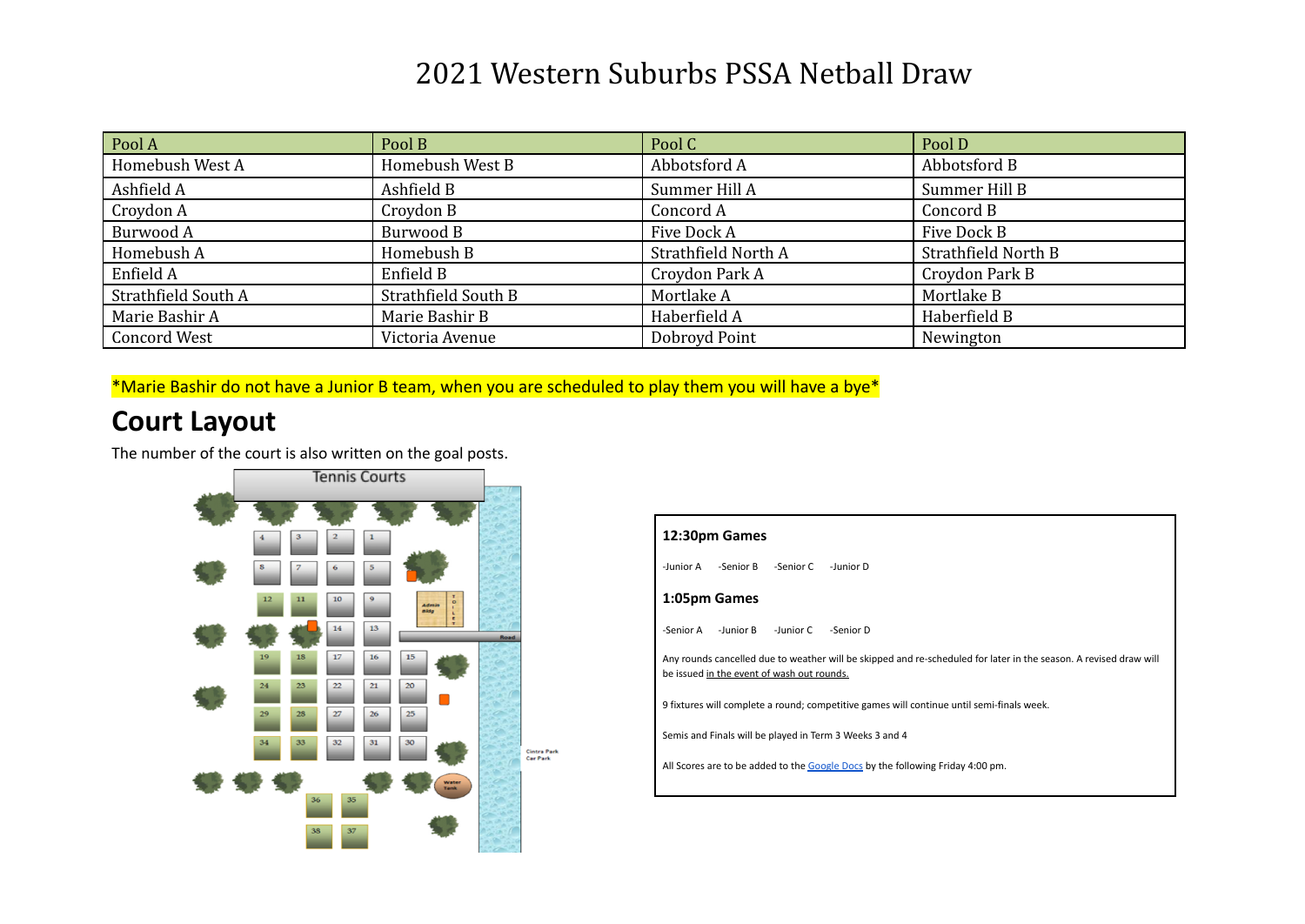| <b>Round 1</b>         |                     |        |               |          |                            |                     |                |        |  |  |
|------------------------|---------------------|--------|---------------|----------|----------------------------|---------------------|----------------|--------|--|--|
|                        |                     |        | Term 2 Week 1 | 23.04.21 |                            |                     |                |        |  |  |
| Pool A                 |                     |        | Court         |          | Pool B                     |                     | Court          |        |  |  |
| **Juniors play first** |                     | Junior | Senior        |          | **Seniors play first**     |                     | Junior         | Senior |  |  |
| Homebush West A        | Enfield A           | 13     | 16            |          | Homebush West B            | Enfield B           | 13             | 16     |  |  |
| Croydon A              | Marie Bashir A      | 21     | 15            |          | Croydon B                  | Marie Bashir B      | 21             | 15     |  |  |
| Ashfield A             | Strathfield South A | 20     | 25            |          | Ashfield B                 | Strathfield South B | 20             | 25     |  |  |
| Burwood A              | <b>Concord West</b> | 14     | 17            |          | Burwood B                  | Victoria Avenue     | 14             | 17     |  |  |
| Homebush A             | Bye                 | 22     | 27            |          | Homebush B                 | Bye                 | 22             | 27     |  |  |
| Pool C                 |                     | Court  |               |          | Pool D                     |                     | Court          |        |  |  |
| **Seniors play first** |                     | Junior | Senior        |          | **Juniors play first**     |                     | Junior         | Senior |  |  |
|                        |                     |        |               |          |                            |                     |                |        |  |  |
| Abbotsford A           | Croydon Park A      |        | 5             |          | Abbotsford B               | Croydon Park B      |                | 5      |  |  |
| Concord A              | Haberfield A        | 2      | 6             |          | Concord B                  | Haberfield B        | $\overline{2}$ | 6      |  |  |
| Summer Hill A          | Mortlake A          | ς      | ⇁             |          | Summer Hill B              | Mortlake B          | 3              |        |  |  |
| Five Dock A            | Dobroyd Point       | 4      | 8             |          | Five Dock B                | Newington           | 4              | 8      |  |  |
| Strathfield North A    | <b>BYE</b>          | 9      | 10            |          | <b>Strathfield North B</b> | <b>BYE</b>          | 9              | 10     |  |  |

|                        | <b>Round 2</b><br>Term 2 Week 2<br>30.04.21 |        |        |  |                        |                     |               |        |  |  |  |
|------------------------|---------------------------------------------|--------|--------|--|------------------------|---------------------|---------------|--------|--|--|--|
| Pool A                 |                                             |        | Court  |  | Pool B                 |                     | Court         |        |  |  |  |
| **Juniors play first** |                                             | Junior | Senior |  | **Seniors play first** |                     | Junior        | Senior |  |  |  |
| Homebush West A        | Ashfield A                                  | 13     | 16     |  | Homebush West B        | Ashfield B          | 13            | 16     |  |  |  |
| Burwood A              | Strathfield South A                         | 21     | 15     |  | Burwood B              | Strathfield South B | 21            | 15     |  |  |  |
| Croydon A              | Enfield A                                   | 20     | 21     |  | Croydon B              | Enfield B           | 20            | 21     |  |  |  |
| Homebush A             | Marie Bashir A                              | 14     | 17     |  | Homebush B             | Marie Bashir B      | 14            | 17     |  |  |  |
| Concord West           | <b>BYE</b>                                  | 22     | 27     |  | Victoria Avenue        | <b>BYE</b>          | 22            | 27     |  |  |  |
| Pool C                 |                                             | Court  |        |  | Pool D                 |                     | Court         |        |  |  |  |
| **Seniors play first** |                                             | Junior | Senior |  | **Juniors play first** |                     | Junior        | Senior |  |  |  |
| Abbotsford A           | Summer Hill A                               |        |        |  | Abbotsford B           | Summer Hill B       |               |        |  |  |  |
| Five Dock A            | Mortlake A                                  |        | 6      |  | Five Dock B            | Mortlake B          | $\mathcal{P}$ | 6      |  |  |  |
| Concord A              | Croydon Park A                              | 3      |        |  | Concord B              | Croydon Park B      | 3             |        |  |  |  |
| Strathfield North A    | Haberfield A                                | 4      | 8      |  | Strathfield North B    | Haberfield B        |               | 8      |  |  |  |
| Dobroyd Point          | <b>BYE</b>                                  | ٩      | 10     |  | Newington              | <b>BYE</b>          | q             | 10     |  |  |  |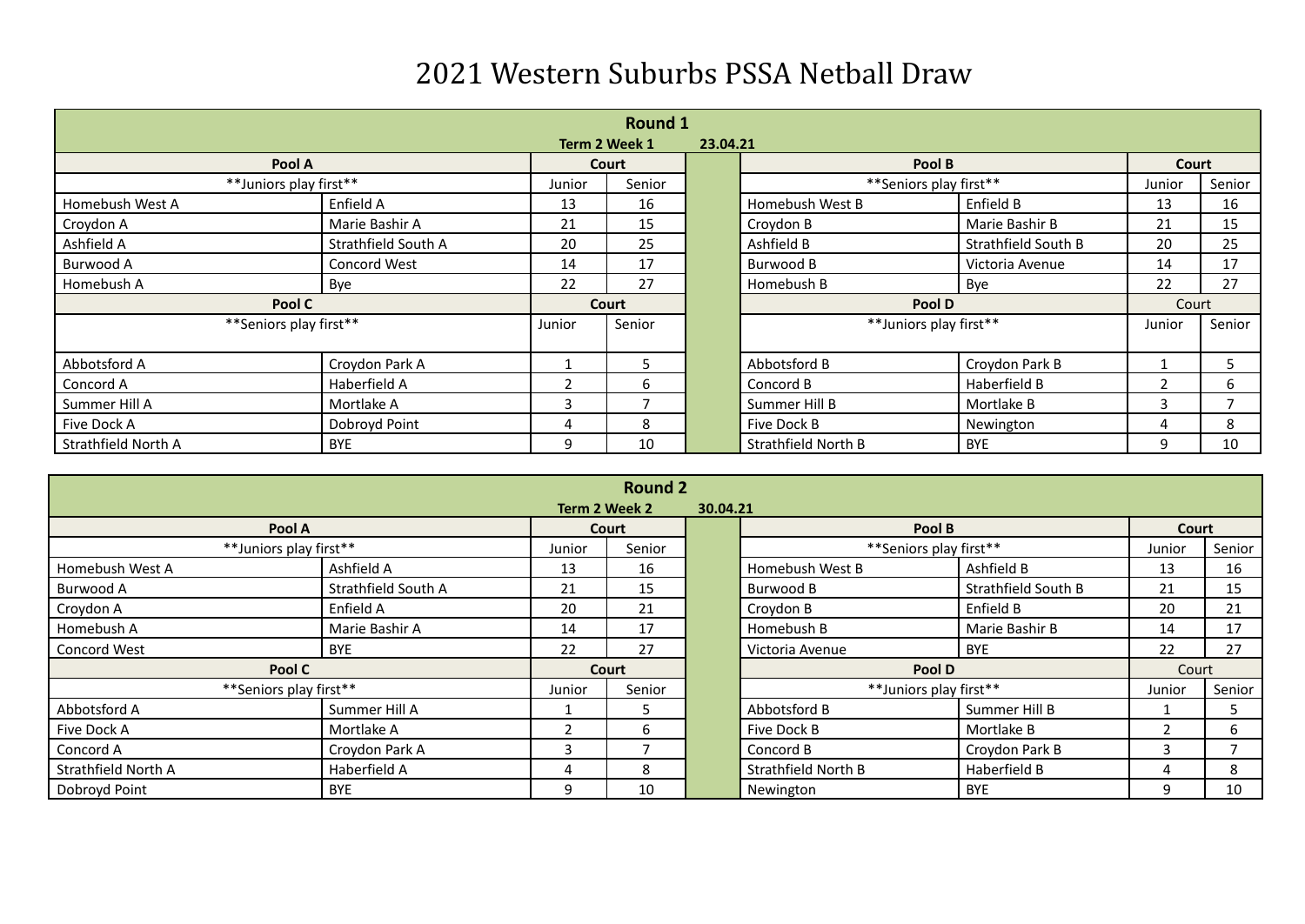|                        | <b>Round 3</b><br>Term 2 Week 3<br>07.05.21 |        |        |  |                        |                     |        |        |  |  |  |
|------------------------|---------------------------------------------|--------|--------|--|------------------------|---------------------|--------|--------|--|--|--|
| Pool A                 |                                             | Court  |        |  | Pool B                 |                     | Court  |        |  |  |  |
| **Juniors play first** |                                             | Junior | Senior |  | **Seniors play first** |                     | Junior | Senior |  |  |  |
| Homebush West A        | Burwood A                                   | 13     | 16     |  | Homebush West B        | Burwood B           | 13     | 16     |  |  |  |
| Marie Bashir A         | Strathfield South A                         | 21     | 15     |  | Marie Bashir B         | Strathfield South B | 21     | 15     |  |  |  |
| Homebush A             | Croydon A                                   | 20     | 21     |  | Homebush B             | Croydon B           | 20     | 21     |  |  |  |
| Concord West           | Enfield A                                   | 14     | 17     |  | Victoria Avenue        | Enfield B           | 14     | 17     |  |  |  |
| Ashfield A             | <b>BYE</b>                                  | 22     | 27     |  | Ashfield B             | BYE                 | 22     | 27     |  |  |  |
| Pool C                 |                                             | Court  |        |  | Pool D                 |                     | Court  |        |  |  |  |
| **Seniors play first** |                                             | Junior | Senior |  | **Juniors play first** |                     | Junior | Senior |  |  |  |
| Abbotsford A           | Five Dock A                                 |        | 5.     |  | Abbotsford B           | Five Dock B         |        |        |  |  |  |
| Haberfield A           | Mortlake A                                  |        | b      |  | Haberfield B           | Mortlake B          |        | 6      |  |  |  |
| Strathfield North A    | Concord A                                   | 3      |        |  | Strathfield North B    | Concord B           | 3      |        |  |  |  |
| Dobroyd Point          | Croydon Park A                              | 4      | 8      |  | Newington              | Croydon Park B      | 4      | 8      |  |  |  |
| Summer Hill A          | <b>BYE</b>                                  | 9      | 10     |  | Summer Hill A          | <b>BYE</b>          | 9      | 10     |  |  |  |

|                        | <b>Round 4</b> |               |          |  |                        |                |        |        |  |  |
|------------------------|----------------|---------------|----------|--|------------------------|----------------|--------|--------|--|--|
|                        |                | Term 2 Week 4 | 14.05.21 |  |                        |                |        |        |  |  |
| Pool A                 |                | Court         |          |  | Pool B                 |                | Court  |        |  |  |
| **Juniors play first** |                | Junior        | Senior   |  | **Seniors play first** |                | Junior | Senior |  |  |
| Homebush West A        | Croydon A      | 13            | 16       |  | Homebush West B        | Croydon B      | 13     | 16     |  |  |
| Homebush A             | Enfield A      | 21            | 15       |  | Homebush B             | Enfield B      | 21     | 15     |  |  |
| Concord West           | Marie Bashir A | 20            | 21       |  | Victoria Avenue        | Marie Bashir B | 20     | 21     |  |  |
| Burwood A              | Ashfield A     | 14            | 17       |  | Burwood B              | Ashfield B     | 14     | 17     |  |  |
| Strathfield South A    | <b>BYE</b>     | 22            | 27       |  | Strathfield South B    | <b>BYE</b>     | 22     | 27     |  |  |
| Pool C                 |                | Court         |          |  | Pool D                 |                | Court  |        |  |  |
| **Seniors play first** |                | Junior        | Senior   |  | **Juniors play first** |                | Junior | Senior |  |  |
| Abbotsford A           | Concord A      |               | 5.       |  | Abbotsford B           | Concord B      |        | 5      |  |  |
| Strathfield North A    | Croydon Park A |               | 6        |  | Strathfield North B    | Croydon Park B |        | 6      |  |  |
| Dobroyd Point          | Haberfield A   | 3             |          |  | Newington              | Haberfield B   | 3      |        |  |  |
| Five Dock A            | Summer Hill A  | 4             | 8        |  | Five Dock B            | Summer Hill B  |        | 8      |  |  |
| Mortlake A             | <b>BYE</b>     | 9             | 10       |  | Mortlake B             | <b>BYE</b>     | 9      | 10     |  |  |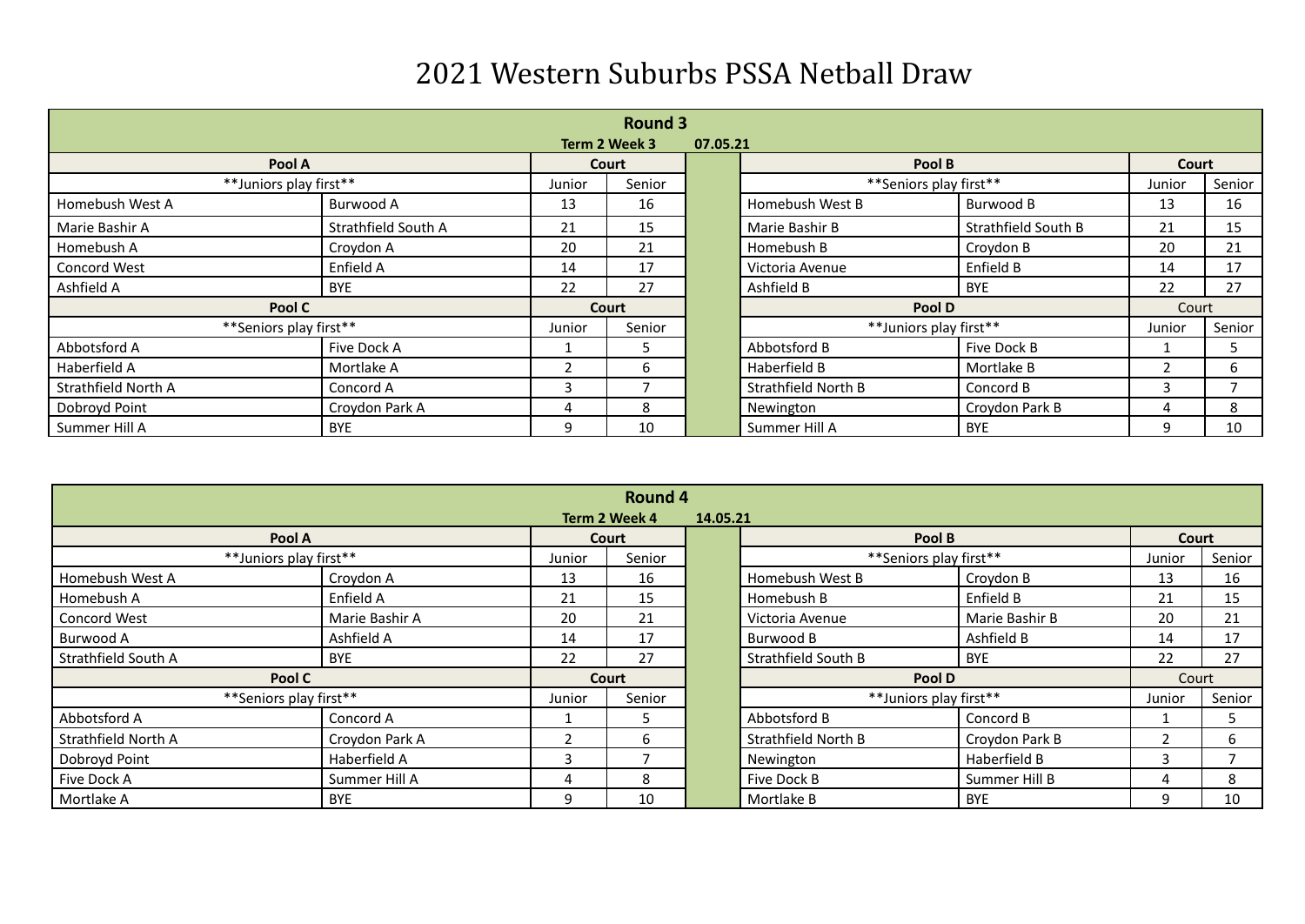|                        | <b>Round 5</b><br>Term 2 Week 5<br>21.05.21 |        |        |  |                        |                     |        |        |  |  |  |
|------------------------|---------------------------------------------|--------|--------|--|------------------------|---------------------|--------|--------|--|--|--|
| Pool A                 |                                             |        | Court  |  | Pool B                 |                     | Court  |        |  |  |  |
| **Juniors play first** |                                             | Junior | Senior |  | **Seniors play first** |                     | Junior | Senior |  |  |  |
| Homebush West A        | Homebush A                                  | 13     | 16     |  | Homebush West B        | Homebush B          | 13     | 16     |  |  |  |
| Concord West           | Croydon A                                   | 21     | 15     |  | Victoria Avenue        | Croydon B           | 21     | 15     |  |  |  |
| Strathfield South A    | Enfield A                                   | 20     | 21     |  | Strathfield South B    | Enfield B           | 20     | 21     |  |  |  |
| Marie Bashir A         | Ashfield A                                  | 14     | 17     |  | Marie Bashir B         | Ashfield B          | 14     | 17     |  |  |  |
| Burwood A              | <b>BYE</b>                                  | 22     | 27     |  | Burwood B              | <b>BYE</b>          | 22     | 27     |  |  |  |
| Pool C                 |                                             | Court  |        |  | Pool D                 |                     | Court  |        |  |  |  |
| **Seniors play first** |                                             | Junior | Senior |  | **Juniors play first** |                     | Junior | Senior |  |  |  |
| Abbotsford A           | Strathfield North A                         |        | 5      |  | Abbotsford B           | Strathfield North B |        | 5      |  |  |  |
| Dobroyd Point          | Concord A                                   |        | 6      |  | Newington              | Concord B           |        | 6.     |  |  |  |
| Mortlake A             | Croydon Park A                              |        |        |  | Mortlake B             | Croydon Park B      |        |        |  |  |  |
| Haberfield A           | Summer Hill A                               | 4      | 8      |  | Haberfield B           | Summer Hill B       | 4      | 8      |  |  |  |
| Five Dock A            | <b>BYE</b>                                  | q      | 10     |  | Five Dock B            | <b>BYE</b>          | q      | 10     |  |  |  |

|                        | <b>Round 6</b>      |        |               |          |                        |                     |        |        |  |  |  |
|------------------------|---------------------|--------|---------------|----------|------------------------|---------------------|--------|--------|--|--|--|
|                        |                     |        | Term 2 Week 6 | 28.05.21 |                        |                     |        |        |  |  |  |
| Pool A                 |                     | Court  |               |          | Pool B                 |                     | Court  |        |  |  |  |
| **Juniors play first** |                     | Junior | Senior        |          | **Seniors play first** |                     | Junior | Senior |  |  |  |
| Marie Bashir A         | Burwood A           | 13     | 16            |          | Marie Bashir B         | Burwood B           | 13     | 16     |  |  |  |
| Enfield A              | Ashfield A          | 21     | 15            |          | Enfield B              | Ashfield B          | 21     | 15     |  |  |  |
| Concord West           | Homebush A          | 20     | 21            |          | Victoria Avenue        | Homebush B          | 20     | 21     |  |  |  |
| Strathfield South A    | Croydon A           | 14     | 17            |          | Strathfield South B    | Croydon B           | 14     | 17     |  |  |  |
| Homebush West A        | <b>BYE</b>          | 22     | 27            |          | Homebush West B        | <b>BYE</b>          | 22     | 27     |  |  |  |
| Pool C                 |                     | Court  |               |          | Pool D                 |                     | Court  |        |  |  |  |
| **Seniors play first** |                     | Junior | Senior        |          | **Juniors play first** |                     | Junior | Senior |  |  |  |
| Haberfield A           | Five Dock A         |        | 5             |          | Haberfield B           | Five Dock B         |        | 5      |  |  |  |
| Croydon Park A         | Summer Hill A       |        | 6             |          | Croydon Park B         | Summer Hill B       | າ      | 6      |  |  |  |
| Dobroyd Point          | Strathfield North A |        |               |          | Newington              | Strathfield North B | 3      |        |  |  |  |
| Mortlake A             | Concord A           | 4      | 8             |          | Mortlake B             | Concord B           |        | 8      |  |  |  |
| Abbotsford A           | <b>BYE</b>          | 9      | 10            |          | Abbotsford B           | <b>BYE</b>          | 9      | 10     |  |  |  |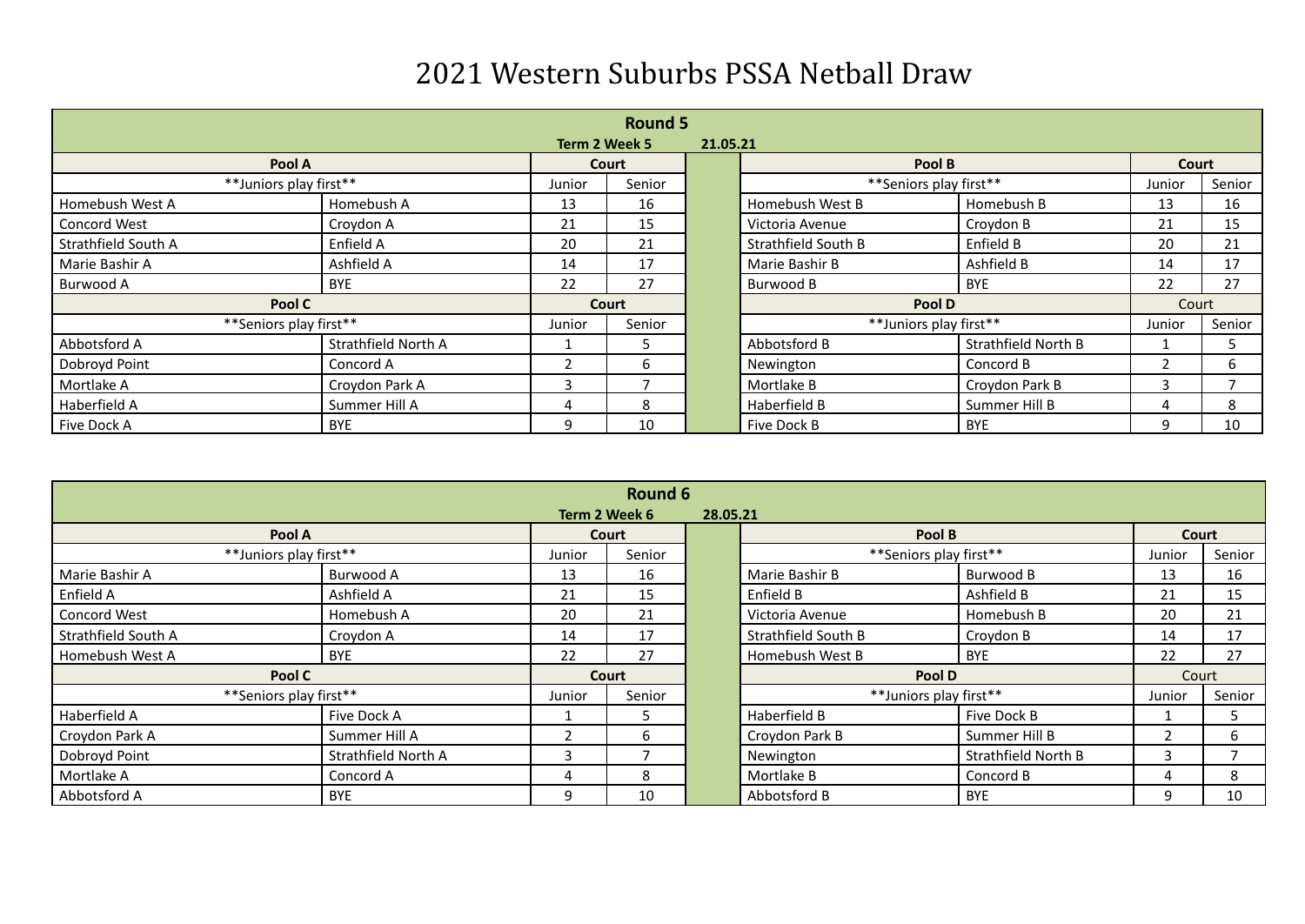|                        | <b>Round 7</b><br>Term 2 Week 7<br>04.06.21 |        |        |  |                        |                     |               |        |  |  |  |
|------------------------|---------------------------------------------|--------|--------|--|------------------------|---------------------|---------------|--------|--|--|--|
| Pool A                 |                                             |        | Court  |  | Pool B                 |                     | Court         |        |  |  |  |
| **Juniors play first** |                                             | Junior | Senior |  | **Seniors play first** |                     | Junior        | Senior |  |  |  |
| Homebush West A        | <b>Concord West</b>                         | 13     | 16     |  | Homebush West B        | Victoria Avenue     | 13            | 16     |  |  |  |
| Strathfield South A    | Homebush A                                  | 21     | 15     |  | Strathfield South B    | Homebush B          | 21            | 15     |  |  |  |
| Ashfield A             | Croydon A                                   | 20     | 21     |  | Ashfield B             | Croydon B           | 20            | 21     |  |  |  |
| Enfield A              | Burwood A                                   | 14     | 17     |  | Enfield B              | Burwood B           | 14            | 17     |  |  |  |
| Marie Bashir A         | <b>BYE</b>                                  | 22     | 27     |  | Marie Bashir B         | <b>BYE</b>          | 22            | 27     |  |  |  |
| Pool C                 |                                             | Court  |        |  | Pool D                 |                     | Court         |        |  |  |  |
| **Seniors play first** |                                             | Junior | Senior |  | **Juniors play first** |                     | Junior        | Senior |  |  |  |
| Abbotsford A           | Dobroyd Point                               |        | 5      |  | Abbotsford B           | Newington           |               | 5      |  |  |  |
| Mortlake A             | Strathfield North A                         |        | 6      |  | Mortlake B             | Strathfield North B | $\mathcal{P}$ | b      |  |  |  |
| Summer Hill A          | Concord A                                   | 3      |        |  | Summer Hill B          | Concord B           | 3             |        |  |  |  |
| Croydon Park A         | Five Dock A                                 | 4      | 8      |  | Croydon Park B         | Five Dock B         | 4             | 8      |  |  |  |
| Haberfield A           | <b>BYE</b>                                  | q      | 10     |  | Haberfield B           | <b>BYE</b>          | q             | 10     |  |  |  |

|                           | <b>Round 8</b>      |        |        |  |                        |                     |        |        |  |  |  |
|---------------------------|---------------------|--------|--------|--|------------------------|---------------------|--------|--------|--|--|--|
| Term 2 Week 8<br>11.06.21 |                     |        |        |  |                        |                     |        |        |  |  |  |
| Pool A                    |                     |        | Court  |  | Pool B                 |                     | Court  |        |  |  |  |
| **Juniors play first**    |                     | Junior | Senior |  | **Seniors play first** |                     | Junior | Senior |  |  |  |
| Homebush West A           | Marie Bashir A      | 13     | 16     |  | Homebush West B        | Marie Bashir B      | 13     | 16     |  |  |  |
| Croydon A                 | Burwood A           | 21     | 15     |  | Croydon B              | Burwood B           | 21     | 15     |  |  |  |
| Strathfield South A       | Concord West        | 20     | 21     |  | Strathfield South B    | Victoria Avenue     | 20     | 21     |  |  |  |
| Ashfield A                | Homebush A          | 14     | 17     |  | Ashfield B             | Homebush B          | 14     | 17     |  |  |  |
| Enfield A                 | <b>BYE</b>          | 22     | 27     |  | Enfield A              | <b>BYE</b>          | 22     | 27     |  |  |  |
| Pool C                    |                     | Court  |        |  | Pool D                 |                     | Court  |        |  |  |  |
| **Seniors play first**    |                     | Junior | Senior |  | **Juniors play first** |                     | Junior | Senior |  |  |  |
| Abbotsford A              | Haberfield A        |        | 5      |  | Abbotsford B           | Haberfield B        |        | 5      |  |  |  |
| Concord A                 | Five Dock A         |        | 6      |  | Concord B              | Five Dock B         | ົາ     | 6      |  |  |  |
| Mortlake A                | Dobroyd Point       | з      |        |  | Mortlake B             | Newington           | ς      |        |  |  |  |
| Summer Hill A             | Strathfield North A | 4      | 8      |  | Summer Hill B          | Strathfield North B |        | 8      |  |  |  |
| Croydon Park A            | <b>BYE</b>          | 9      | 10     |  | Croydon Park B         | <b>BYE</b>          | 9      | 10     |  |  |  |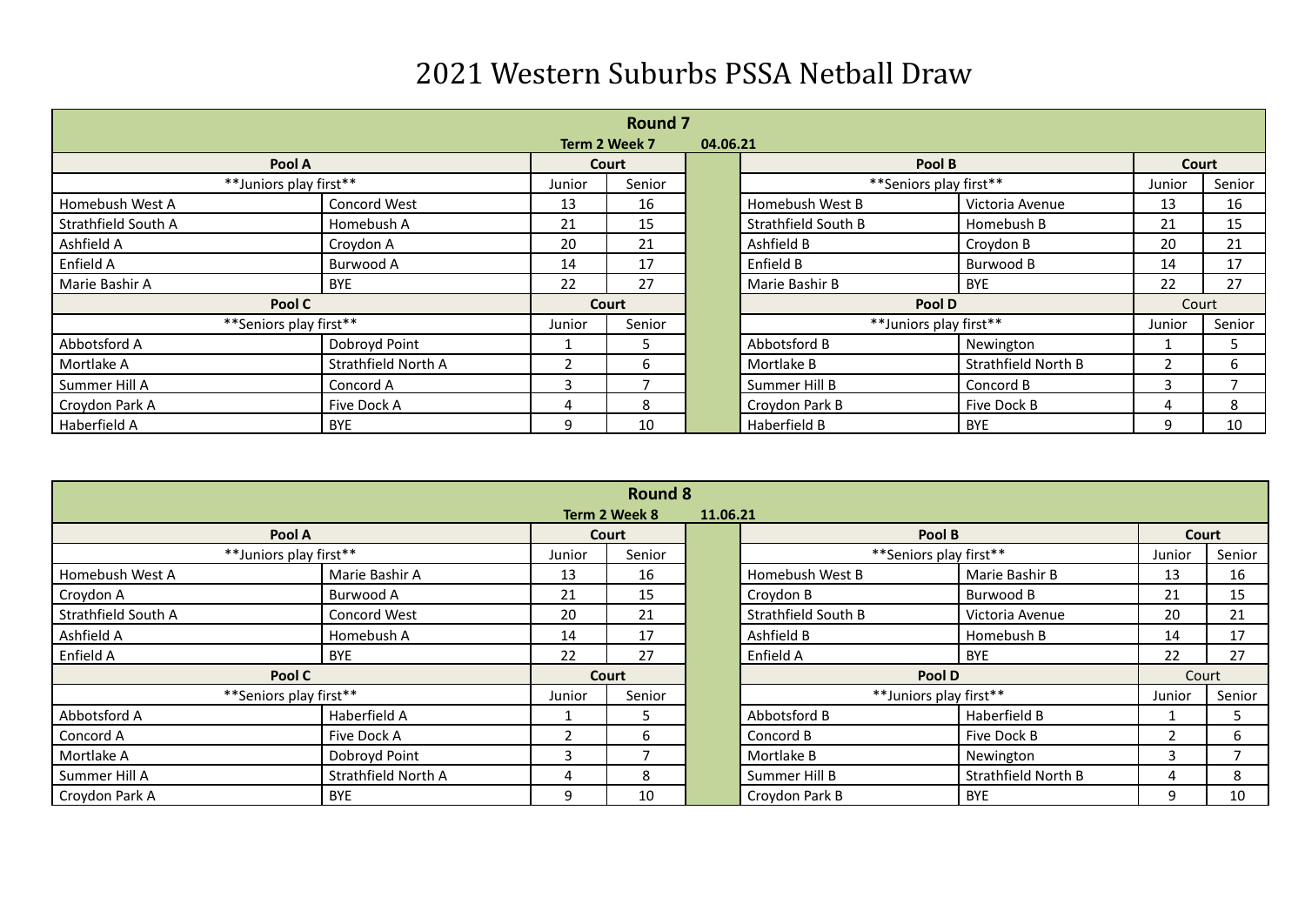|                        | <b>Round 9</b>      |        |               |          |                        |                     |        |        |  |  |  |
|------------------------|---------------------|--------|---------------|----------|------------------------|---------------------|--------|--------|--|--|--|
|                        |                     |        | Term 2 Week 9 | 18.06.21 |                        |                     |        |        |  |  |  |
| Pool A                 |                     |        | Court         |          | Pool B                 |                     | Court  |        |  |  |  |
| **Juniors play first** |                     | Junior | Senior        |          | **Seniors play first** |                     | Junior | Senior |  |  |  |
| Homebush West A        | Strathfield South A | 13     | 16            |          | Homebush West B        | Strathfield South B | 13     | 16     |  |  |  |
| Ashfield A             | Concord West        | 21     | 15            |          | Ashfield B             | Victoria Avenue     | 21     | 15     |  |  |  |
| Burwood A              | Homebush A          | 20     | 21            |          | Burwood B              | Homebush B          | 20     | 21     |  |  |  |
| Enfield A              | Marie Bashir A      | 14     | 17            |          | Enfield B              | Marie Bashir B      | 14     | 17     |  |  |  |
| Croydon A              | <b>BYE</b>          | 22     | 27            |          | Croydon B              | <b>BYE</b>          | 22     | 27     |  |  |  |
| Pool C                 |                     | Court  |               |          | Pool D                 |                     | Court  |        |  |  |  |
| **Seniors play first** |                     | Junior | Senior        |          | **Juniors play first** |                     | Junior | Senior |  |  |  |
| Abbotsford A           | Mortlake A          |        | 5             |          | Abbotsford B           | Mortlake B          |        | 5      |  |  |  |
| Summer Hill A          | Dobroyd Point       |        | 6             |          | Summer Hill B          | Newington           | 2      | 6      |  |  |  |
| Five Dock A            | Strathfield North A | 3      |               |          | Five Dock B            | Strathfield North B | 3      |        |  |  |  |
| Croydon Park A         | Haberfield A        | 4      | 8             |          | Croydon Park B         | Haberfield B        | 4      | 8      |  |  |  |
| Croydon A              | <b>BYE</b>          | 9      | 10            |          | Croydon B              | <b>BYE</b>          | q      | 10     |  |  |  |

**Term 2 Week 10 – 25/06/21:** Washed Out Round or Round 1 played again. **Term 3 Week 1 – 16/07/21:** Washed Out Round or Round 2 played again. **Term 3 Week 2 – 23/07/21:** Washed Out Round or Round 3 played again.

**Term 3 Week 3 – 30/07/21:** Washed Out Round or Round 4 played again.